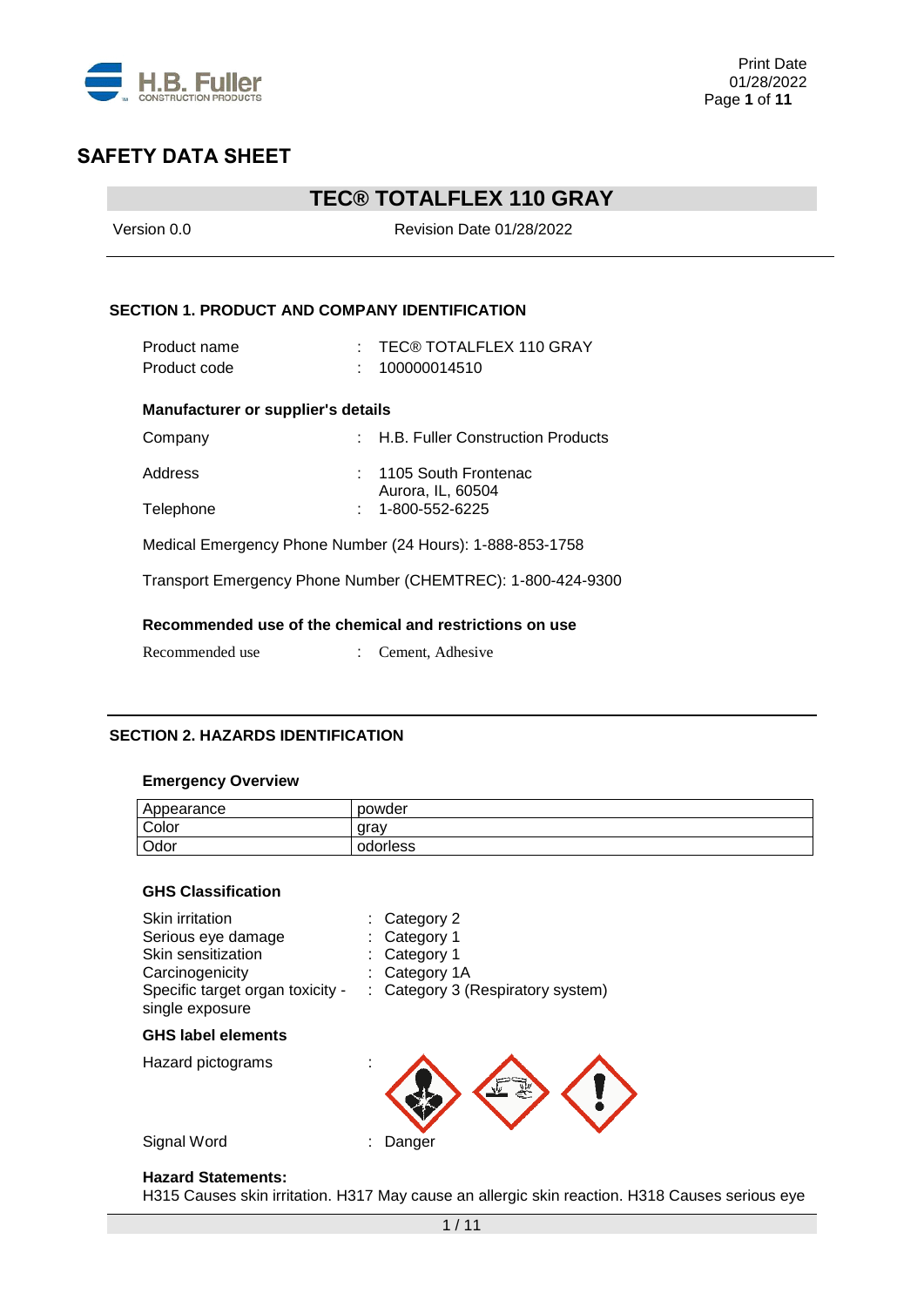

## **TEC® TOTALFLEX 110 GRAY**

Version 0.0 Revision Date 01/28/2022

damage. H335 May cause respiratory irritation. H350 May cause cancer. **Precautionary Statements:** 

**Prevention:** P201 Obtain special instructions before use. P202 Do not handle until all safety precautions have been read and understood. P261 Avoid breathing dust. P264 Wash skin thoroughly after handling. P271 Use only outdoors or in a well-ventilated area. P272 Contaminated work clothing must not be allowed out of the workplace. P280 Wear protective gloves/ protective clothing/ eye protection/ face protection.

**Response:** P302 + P352 IF ON SKIN: Wash with plenty of soap and water. P304 + P340 + P312 IF INHALED: Remove person to fresh air and keep comfortable for breathing. Call a POISON CENTER/ doctor if you feel unwell. P305 + P351 + P338 + P310 IF IN EYES: Rinse cautiously with water for several minutes. Remove contact lenses, if present and easy to do. Continue rinsing. Immediately call a POISON CENTER/ doctor. P308 + P313 IF exposed or concerned: Get medical advice/ attention. P333 + P313 If skin irritation or rash occurs: Get medical advice/ attention. P362 Take off contaminated clothing and wash before reuse.

**Storage:** P403 + P233 Store in a well-ventilated place. Keep container tightly closed. P405 Store locked up.

**Disposal:** P501 Dispose of contents/ container to an approved waste disposal plant.

### **Potential Health Effects**

**Carcinogenicity:**

| <b>IARC</b> | Group 1: Carcinogenic to humans<br>quartz $(SiO2)$                                                                          | 14808-60-7 |  |  |
|-------------|-----------------------------------------------------------------------------------------------------------------------------|------------|--|--|
| <b>OSHA</b> | No component of this product present at levels greater than or<br>equal to 0.1% is on OSHA's list of regulated carcinogens. |            |  |  |
| <b>NTP</b>  | Known to be human carcinogen<br>quartz $(SiO2)$                                                                             | 14808-60-7 |  |  |

### **SECTION 3. COMPOSITION/INFORMATION ON INGREDIENTS**

Substance / Mixture : Mixture

#### **Hazardous ingredients**

| Chemical name               | CAS-No.    | Concentration [%] |
|-----------------------------|------------|-------------------|
| Cement, portland, chemicals | 65997-15-1 | $50 - 70$         |
| calcium carbonate           | 471-34-1   | $5 - 10$          |
| calcium sulfate             | 7778-18-9  | $5 - 10$          |
| calcium oxide               | 1305-78-8  | 1 - 5             |
| magnesium oxide             | 1309-48-4  | $1 - 5$           |
| calcium diformate           | 544-17-2   | $1 - 5$           |
| quartz (SiO2)               | 14808-60-7 | $01 - 1$          |

Actual concentration is withheld as a trade secret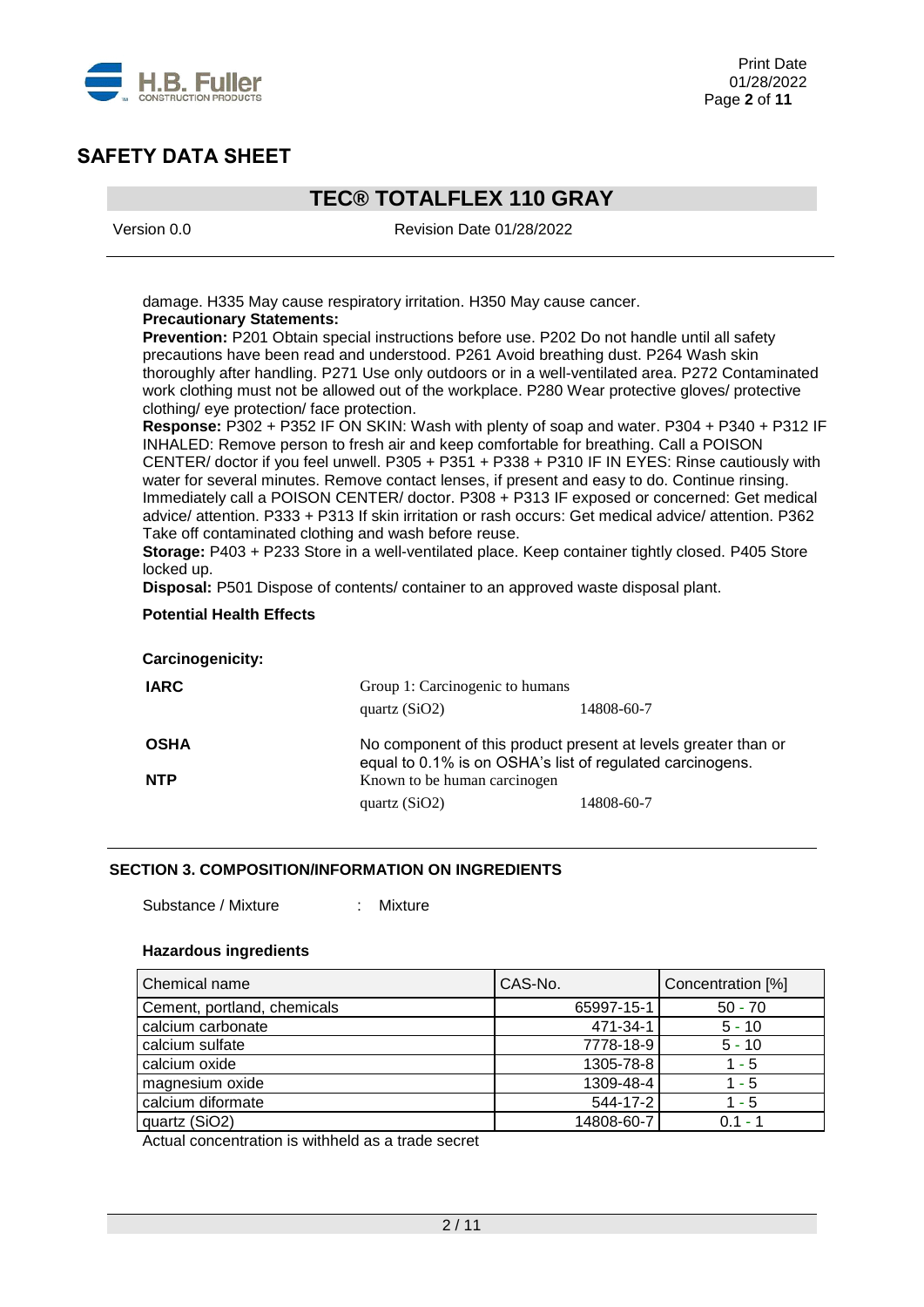

## **TEC® TOTALFLEX 110 GRAY**

Version 0.0 Revision Date 01/28/2022

### **SECTION 4. FIRST AID MEASURES**

| General advice          | : In the case of accident or if you feel unwell, seek medical<br>advice immediately.                                                                                                                                    |  |
|-------------------------|-------------------------------------------------------------------------------------------------------------------------------------------------------------------------------------------------------------------------|--|
| If inhaled              | $\pm$ If inhaled<br>Remove person to fresh air. If signs/symptoms continue, get<br>medical attention.<br>Oxygen or artificial respiration if needed.                                                                    |  |
| In case of skin contact | : Wash off with soap and water.<br>Remove contaminated clothing. If irritation develops, get<br>medical attention.                                                                                                      |  |
| In case of eye contact  | : Flush eyes with water at least 15 minutes. Get medical<br>attention if eye irritation develops or persists.                                                                                                           |  |
| If swallowed            | : Do not induce vomiting. Seek medical attention if symptoms<br>develop. Provide medical care provider with this SDS.<br>If conscious, drink plenty of water.<br>Never give anything by mouth to an unconscious person. |  |

## **SECTION 5. FIRE-FIGHTING MEASURES**

| Suitable extinguishing media                                          | : Use water spray, alcohol-resistant foam, dry chemical or<br>carbon dioxide.                                                                                                                                         |
|-----------------------------------------------------------------------|-----------------------------------------------------------------------------------------------------------------------------------------------------------------------------------------------------------------------|
| Unsuitable extinguishing<br>media                                     | : None known.                                                                                                                                                                                                         |
| Specific hazards during fire<br>fighting                              | : Avoid generating dust; fine dust dispersed in air in sufficient<br>concentrations, and in the presence of an ignition source is a<br>potential dust explosion hazard.<br>No hazardous combustion products are known |
| Hazardous combustion<br>products<br>Specific extinguishing<br>methods | : No hazardous combustion products are known                                                                                                                                                                          |
| Further information                                                   | : Use extinguishing measures that are appropriate to local<br>circumstances and the surrounding environment.                                                                                                          |
| Special protective equipment<br>for fire-fighters                     | : Wear an approved positive pressure self-contained breathing<br>apparatus in addition to standard fire fighting gear.                                                                                                |

### **SECTION 6. ACCIDENTAL RELEASE MEASURES**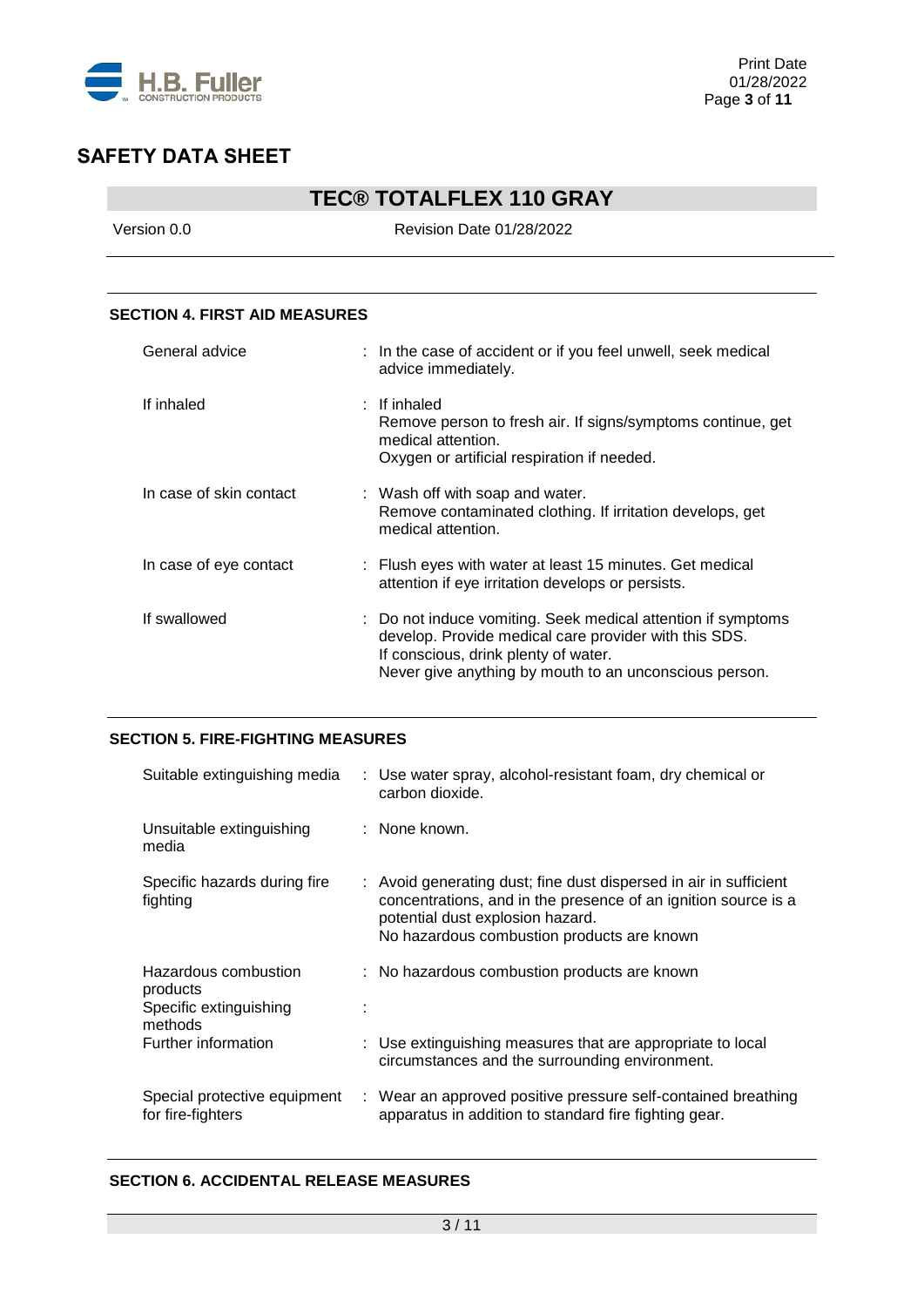

| <b>TEC® TOTALFLEX 110 GRAY</b>                                                                         |                                                                                                                                                                                                                                                                                                |  |  |
|--------------------------------------------------------------------------------------------------------|------------------------------------------------------------------------------------------------------------------------------------------------------------------------------------------------------------------------------------------------------------------------------------------------|--|--|
| Version 0.0                                                                                            | <b>Revision Date 01/28/2022</b>                                                                                                                                                                                                                                                                |  |  |
| Personal precautions,<br>protective equipment and<br>emergency procedures<br>Environmental precautions | : Refer to protective measures listed in sections 7 and 8.<br>: Prevent product from entering drains.<br>Should not be released into the environment.                                                                                                                                          |  |  |
| Methods and materials for<br>containment and cleaning up                                               | : Use approved industrial vacuum cleaner for removal.<br>Do not use compressed air for cleaning purposes.<br>Dust deposits should not be allowed to accumulate on<br>surfaces, as these may form an explosive mixture if they are<br>released into the atmosphere in sufficient concentration. |  |  |

## **SECTION 7. HANDLING AND STORAGE**

| Local/Total ventilation     | : Use only with adequate ventilation.                                                                                                                                                                                                                                                         |
|-----------------------------|-----------------------------------------------------------------------------------------------------------------------------------------------------------------------------------------------------------------------------------------------------------------------------------------------|
| Advice on safe handling     | : Avoid creating dust.<br>Dry powders can build static electricity charges when<br>subjected to the friction of transfer and mixing operations.<br>Take precautionary measures against static discharges.<br>Provide for appropriate exhaust ventilation and dust collection<br>at machinery. |
| Conditions for safe storage | : Keep tightly closed in a dry and cool place.                                                                                                                                                                                                                                                |
| Materials to avoid          | : No special restrictions on storage with other products.                                                                                                                                                                                                                                     |

## **SECTION 8. EXPOSURE CONTROLS/PERSONAL PROTECTION**

#### **Ingredients with workplace control parameters**

| Components                  | CAS-No.    | Value type<br>(Form of<br>exposure)                 | Control<br>parameters /<br>Permissible<br>concentration | <b>Basis</b> |
|-----------------------------|------------|-----------------------------------------------------|---------------------------------------------------------|--------------|
| Cement, portland, chemicals | 65997-15-1 | <b>TWA</b><br>(Respirable<br>particulate<br>matter) | 1 $mg/m3$                                               | <b>ACGIH</b> |
|                             |            | TWA (total<br>dust)                                 | $15 \text{ mg/m}$ 3                                     | OSHA Z-1     |
|                             |            | <b>TWA</b><br>(respirable<br>fraction)              | $5$ mg/m $3$                                            | OSHA Z-1     |
|                             |            | TWA (Dust)                                          | 50 Million<br>particles per cubic                       | OSHA Z-3     |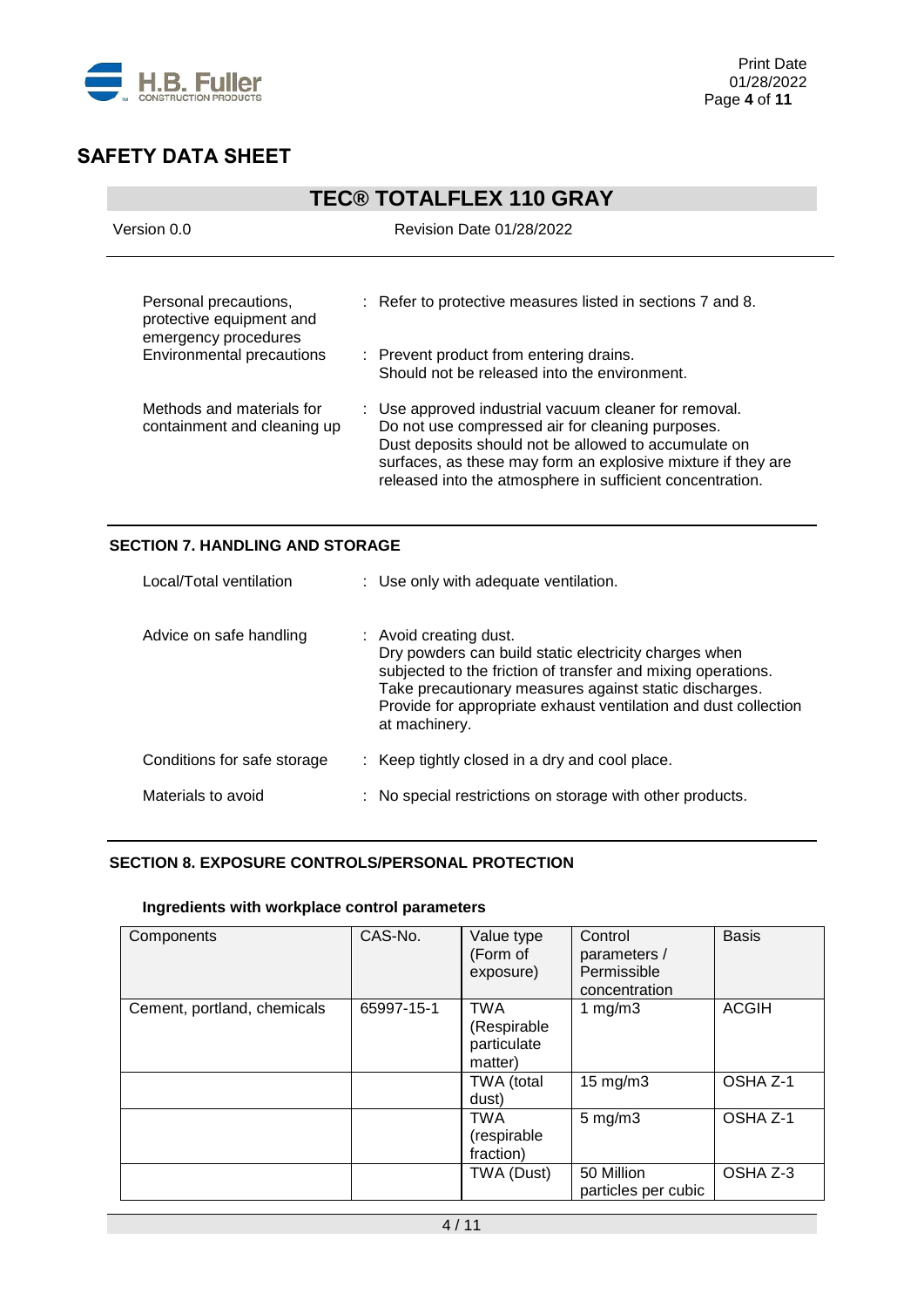

# **TEC® TOTALFLEX 110 GRAY**

Version 0.0 Revision Date 01/28/2022

|                   |           |                   | foot                                |                     |
|-------------------|-----------|-------------------|-------------------------------------|---------------------|
|                   |           | TWA (Total)       | 10 $mg/m3$                          | OSHA P0             |
|                   |           | <b>TWA</b>        | $5$ mg/m $3$                        | OSHA P0             |
|                   |           | (Respirable       |                                     |                     |
|                   |           | fraction)         |                                     |                     |
|                   |           | <b>TWA (Total</b> | 10 mg/m3                            | OSHA P0             |
|                   |           | dust)             |                                     |                     |
|                   |           | <b>TWA</b>        | $5$ mg/m $3$                        | OSHA P0             |
|                   |           | (respirable       |                                     |                     |
|                   |           | dust fraction)    |                                     |                     |
|                   |           | PEL (Total        | $10$ mg/m $3$                       | <b>CAL PEL</b>      |
|                   |           | dust)             |                                     |                     |
|                   |           | PEL               | $5$ mg/m $3$                        | <b>CAL PEL</b>      |
|                   |           | (respirable       |                                     |                     |
|                   |           | dust fraction)    |                                     |                     |
| calcium carbonate | 471-34-1  | PEL (Total        | 10 mg/m3                            | <b>CAL PEL</b>      |
|                   |           | dust)             |                                     |                     |
|                   |           | PEL               | $5$ mg/m $3$                        | <b>CAL PEL</b>      |
|                   |           | (respirable       |                                     |                     |
|                   |           | dust fraction)    |                                     |                     |
| calcium sulfate   | 7778-18-9 | TWA (total        | $15 \text{ mg/m}$                   | OSHA Z-1            |
|                   |           | dust)             |                                     |                     |
|                   |           | <b>TWA</b>        | $5$ mg/m $3$                        | OSHA Z-1            |
|                   |           | (respirable       |                                     |                     |
|                   |           | fraction)         |                                     |                     |
|                   |           | TWA (Total)       | 15 mg/m3                            | OSHA P0             |
|                   |           | <b>TWA</b>        | $5 \text{ mg/m}$                    | OSHA P0             |
|                   |           | (Respirable       |                                     |                     |
|                   |           | fraction)         |                                     |                     |
|                   |           | <b>TWA</b>        | 10 mg/m3                            | <b>ACGIH</b>        |
|                   |           | (Inhalable        |                                     |                     |
|                   |           | particulate       |                                     |                     |
|                   |           | matter)           |                                     |                     |
|                   |           | <b>TWA (Total</b> | 15 mg/m3                            | OSHA P0             |
|                   |           | dust)             |                                     |                     |
|                   |           | <b>TWA</b>        | $5$ mg/m $3$                        | <b>OSHA P0</b>      |
|                   |           | (respirable       |                                     |                     |
|                   |           | dust fraction)    |                                     |                     |
|                   |           | PEL (Total        | $10$ mg/m $3$                       | <b>CAL PEL</b>      |
|                   |           | dust)             |                                     |                     |
|                   |           | <b>PEL</b>        | $5$ mg/m $3$                        | <b>CAL PEL</b>      |
|                   |           | (respirable       |                                     |                     |
|                   |           | dust fraction)    |                                     |                     |
|                   |           | <b>TWA</b>        | $10 \overline{\text{mg}}/\text{m}3$ | <b>ACGIH</b>        |
|                   |           | (Inhalable        |                                     |                     |
|                   |           | particulate       |                                     |                     |
|                   |           | matter)           |                                     |                     |
| calcium oxide     | 1305-78-8 | <b>TWA</b>        | $2$ mg/m $3$                        | <b>ACGIH</b>        |
|                   |           | <b>TWA</b>        | $5$ mg/m $3$                        | OSHA <sub>Z-1</sub> |
|                   |           | <b>TWA</b>        | 5 mg/m3                             | OSHA P0             |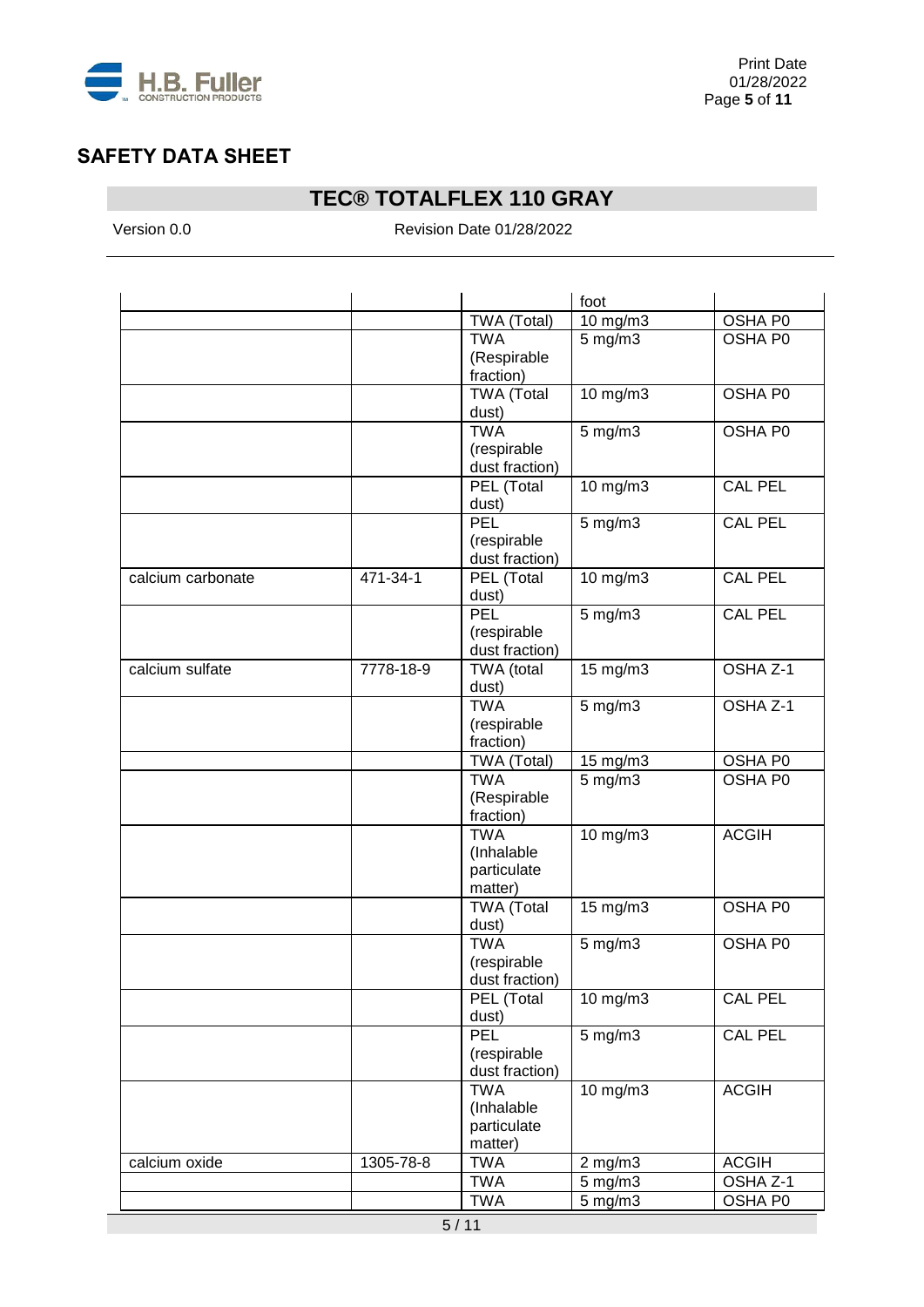

## **TEC® TOTALFLEX 110 GRAY**

Version 0.0 **Revision Date 01/28/2022** 

|                 |            | <b>PEL</b>                                          | $2$ mg/m $3$               | <b>CAL PEL</b>   |
|-----------------|------------|-----------------------------------------------------|----------------------------|------------------|
| magnesium oxide | 1309-48-4  | <b>TWA</b><br>(Inhalable<br>particulate<br>matter)  | $10$ mg/m $3$              | <b>ACGIH</b>     |
|                 |            | TWA (fume,<br>total<br>particulate)                 | 15 mg/m3                   | OSHA Z-1         |
|                 |            | <b>TWA (Total</b><br>particulate)                   | $10$ mg/m $3$              | <b>OSHA PO</b>   |
|                 |            | PEL (Fumes)                                         | 10 $mg/m3$                 | <b>CAL PEL</b>   |
|                 |            | TWA (Fume -<br>total<br>particulate)                | $10$ mg/m $3$              | <b>OSHA P0</b>   |
| quartz (SiO2)   | 14808-60-7 | <b>TWA</b><br>(Respirable<br>particulate<br>matter) | $0.025$ mg/m $3$           | <b>ACGIH</b>     |
|                 |            | TWA (total<br>dust)                                 | 30 mg/m3<br>/%SiO2+2       | OSHA Z-3         |
|                 |            | <b>TWA</b><br>(respirable)                          | $10$ mg/m $3$<br>/ %SiO2+2 | OSHA Z-3         |
|                 |            | <b>TWA</b><br>(respirable)                          | 250 mppcf<br>/ %SiO2+5     | OSHA Z-3         |
|                 |            | <b>TWA</b><br>(Respirable<br>dust)                  | $0.05$ mg/m3               | <b>NIOSH REL</b> |
|                 |            | <b>TWA</b><br>(Respirable<br>fraction)              | $0.1 \text{ mg/m}$         | <b>OSHA P0</b>   |
|                 |            | <b>TWA</b><br>(Respirable<br>dust)                  | $0.05$ mg/m3               | OSHA Z-1         |
|                 |            | <b>PEL</b><br>(Respirable<br>dust)                  | $0.05$ mg/m3               | <b>CAL PEL</b>   |
|                 |            | <b>TWA</b><br>(respirable<br>dust fraction)         | $0.1 \text{ mg/m}$         | <b>OSHA P0</b>   |

**Engineering measures** : Use local exhaust ventilation or other engineering controls to minimize exposures.

|  | <b>Personal protective equipment</b> |  |  |
|--|--------------------------------------|--|--|
|--|--------------------------------------|--|--|

| Respiratory protection | : Use respiratory protection unless adequate local exhaust<br>ventilation is provided or exposure assessment demonstrates<br>that exposures are within recommended exposure guidelines. |
|------------------------|-----------------------------------------------------------------------------------------------------------------------------------------------------------------------------------------|
| Filter type            | : Particulates type                                                                                                                                                                     |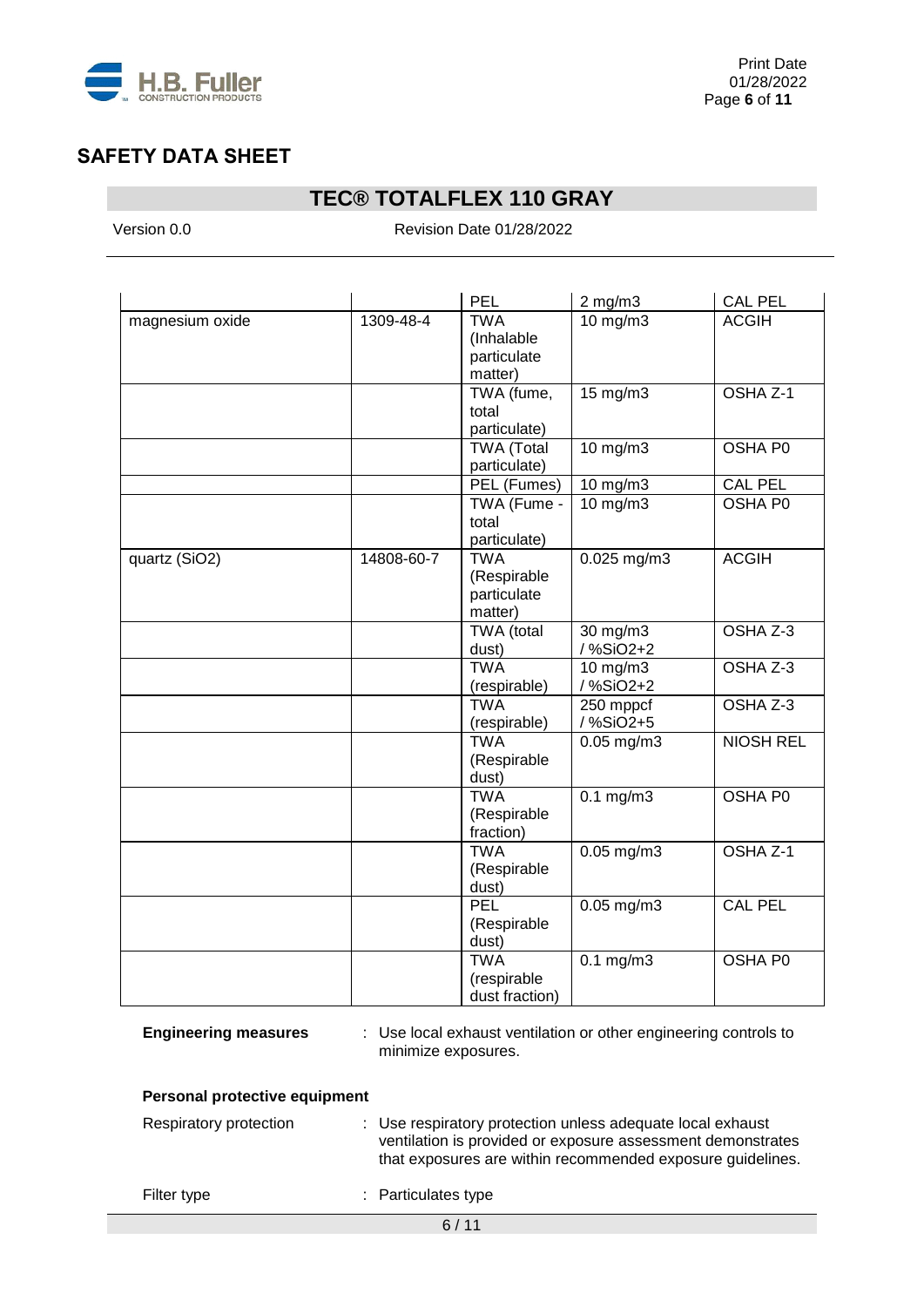

# **TEC® TOTALFLEX 110 GRAY**

Version 0.0 Revision Date 01/28/2022

| Hand protection<br>Material | butyl-rubber<br>t.                                                                                                      |
|-----------------------------|-------------------------------------------------------------------------------------------------------------------------|
| Eye protection              | : Safety glasses with side-shields                                                                                      |
| Skin and body protection    | : Long sleeved clothing<br>Remove and wash contaminated clothing before re-use.<br>Skin should be washed after contact. |
| Protective measures         | $:$ Avoid contact with skin.                                                                                            |
| Hygiene measures            | : Avoid contact with skin, eyes and clothing.                                                                           |

### **SECTION 9. PHYSICAL AND CHEMICAL PROPERTIES**

| Appearance<br>Color<br>Odor<br>Odor Threshold | powder<br>gray<br>odorless<br>: no data available               |
|-----------------------------------------------|-----------------------------------------------------------------|
|                                               | $:$ is not determined                                           |
|                                               | $:$ is not determined                                           |
| Evaporation rate<br>Upper explosion limit     | not applicable<br>Upper flammability limit<br>is not determined |
| Lower explosion limit                         | : Lower flammability limit<br>is not determined                 |
| Solubility(ies)                               |                                                                 |
| Water solubility                              | $:$ is not determined                                           |
| Partition coefficient: n-<br>octanol/water    | not applicable                                                  |
| Autoignition temperature                      | : is not determined                                             |
| Viscosity<br>Viscosity, kinematic             | not applicable                                                  |

## **SECTION 10. STABILITY AND REACTIVITY**

| Chemical stability                    | : The product is chemically stable.                   |
|---------------------------------------|-------------------------------------------------------|
| Possibility of hazardous<br>reactions | : Hazardous polymerization does not occur.            |
| Hazardous decomposition               | : No decomposition if stored and applied as directed. |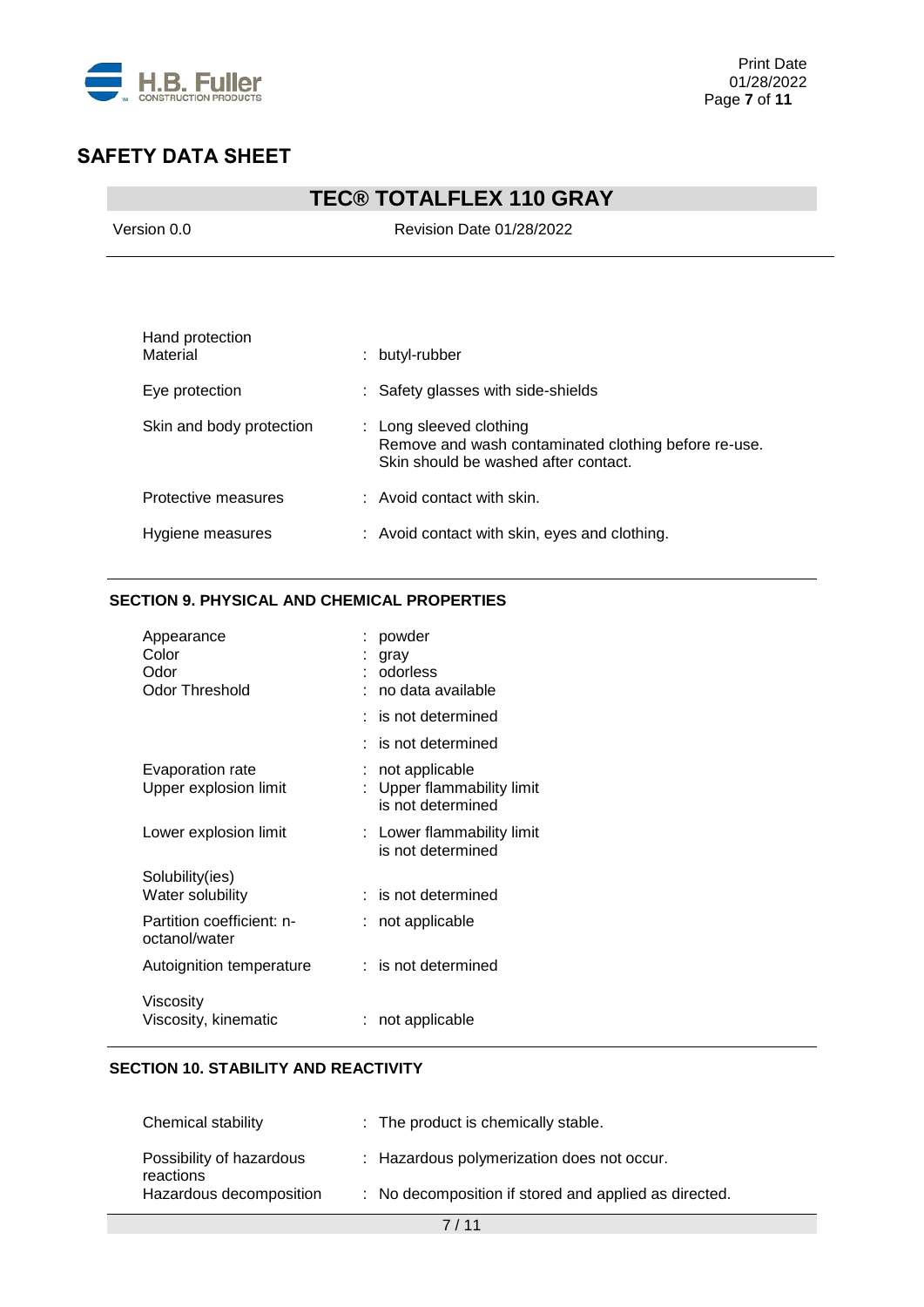

## **TEC® TOTALFLEX 110 GRAY**

Version 0.0 Revision Date 01/28/2022

products

### **SECTION 11. TOXICOLOGICAL INFORMATION**

| <b>Acute toxicity</b>                     |                                                                           |
|-------------------------------------------|---------------------------------------------------------------------------|
| <b>Product:</b>                           |                                                                           |
| Acute oral toxicity                       | : Acute toxicity estimate $:$ > 5,000 mg/kg<br>Method: Calculation method |
| Components:                               |                                                                           |
| calcium diformate:<br>Acute oral toxicity | : LD50 Oral Rat: 2,650 mg/kg                                              |
| <b>Skin corrosion/irritation</b>          |                                                                           |
| No data available                         |                                                                           |
| Serious eye damage/eye irritation         |                                                                           |
| No data available                         |                                                                           |
| Respiratory or skin sensitization         |                                                                           |
| No data available                         |                                                                           |
| <b>Germ cell mutagenicity</b>             |                                                                           |
| No data available                         |                                                                           |
| Carcinogenicity                           |                                                                           |
| No data available                         |                                                                           |
| <b>Reproductive toxicity</b>              |                                                                           |
| No data available                         |                                                                           |
| <b>STOT-single exposure</b>               |                                                                           |
| No data available                         |                                                                           |
| <b>STOT-repeated exposure</b>             |                                                                           |
| No data available                         |                                                                           |
| <b>Aspiration toxicity</b>                |                                                                           |
| No data available                         |                                                                           |
|                                           |                                                                           |

## **SECTION 12. ECOLOGICAL INFORMATION**

#### **Ecotoxicity**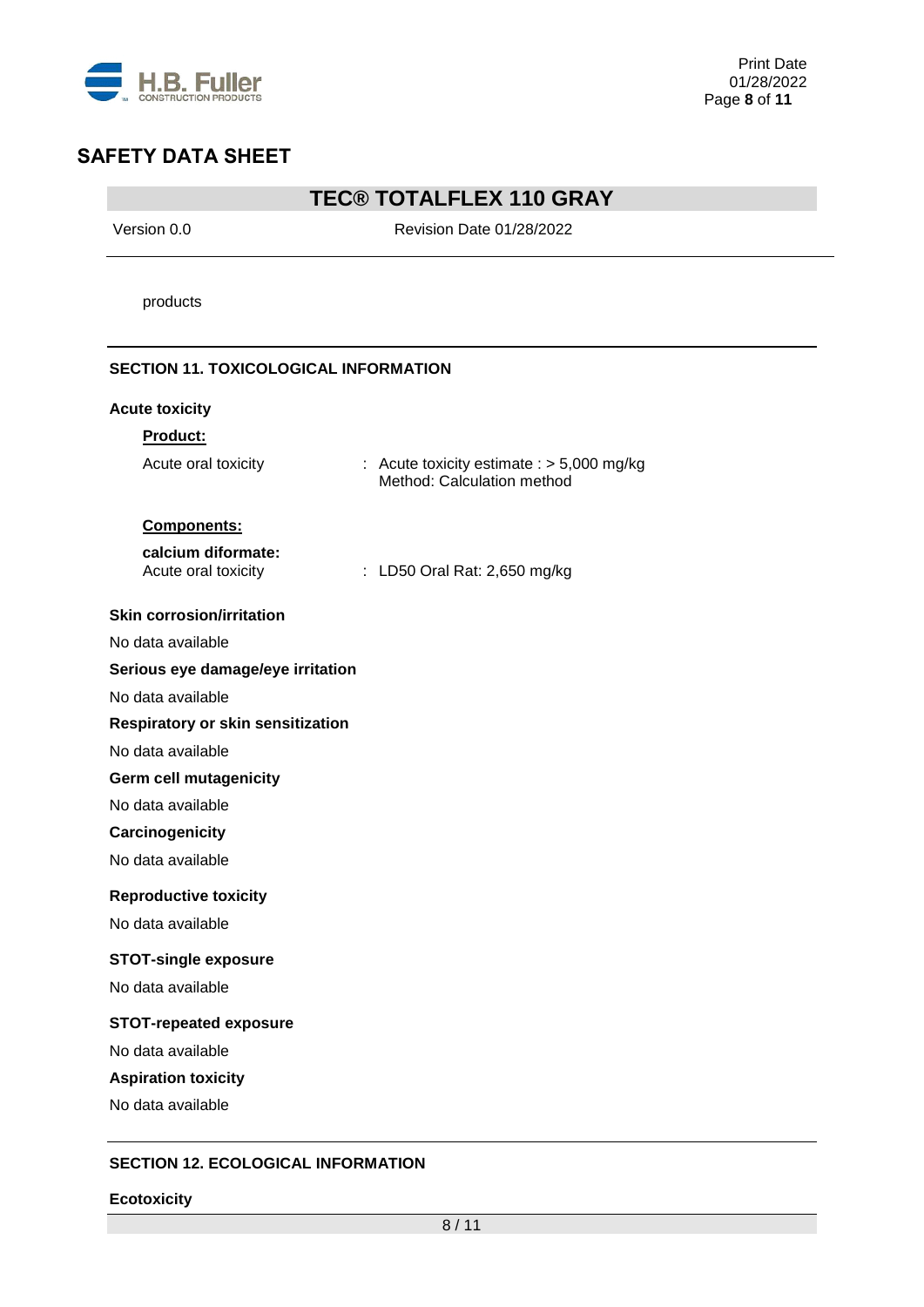

| <b>TEC® TOTALFLEX 110 GRAY</b>                        |                                                                                                                |  |
|-------------------------------------------------------|----------------------------------------------------------------------------------------------------------------|--|
| Version 0.0                                           | <b>Revision Date 01/28/2022</b>                                                                                |  |
|                                                       |                                                                                                                |  |
| Components:<br>calcium sulfate:                       |                                                                                                                |  |
| Toxicity to fish                                      | : LC50 (Pimephales promelas (fathead minnow)): > 1,970 mg/l<br>Exposure time: 96 h<br>Test Method: static test |  |
| calcium oxide:                                        |                                                                                                                |  |
| Toxicity to fish                                      | : LC50 (Cyprinus carpio (Carp)): 1,070 mg/l<br>Exposure time: 96 h<br>Test Method: static test                 |  |
| calcium diformate:                                    |                                                                                                                |  |
| Toxicity to fish                                      | : LC50 (Brachydanio rerio (zebrafish)): >= 1,000 mg/l<br>Exposure time: 96 h<br>Test Method: static test       |  |
| <b>Persistence and degradability</b>                  |                                                                                                                |  |
| No data available<br><b>Bioaccumulative potential</b> |                                                                                                                |  |
| <b>Mobility in soil</b>                               |                                                                                                                |  |
| No data available                                     |                                                                                                                |  |
| Other adverse effects                                 |                                                                                                                |  |
|                                                       |                                                                                                                |  |

## **Disposal methods**

| Waste from residues | : To the best of our knowledge, this product does not meet the<br>definition of hazardous waste under the U.S. EPA Hazardous<br>Waste Regulations 40 CFR 261. Disposal via incineration at |
|---------------------|--------------------------------------------------------------------------------------------------------------------------------------------------------------------------------------------|
|                     | an approved facility is recommended, as industry best                                                                                                                                      |
|                     | practice. Consult state, local or provincial authorities for more                                                                                                                          |
|                     | restrictive requirements.                                                                                                                                                                  |
|                     | The hazard and precautionary statements displayed on the                                                                                                                                   |
|                     | label also apply to any residues left in the container.                                                                                                                                    |

### **SECTION 14. TRANSPORT INFORMATION**

## **International Regulations**

**UNRTDG**

Not regulated as a dangerous good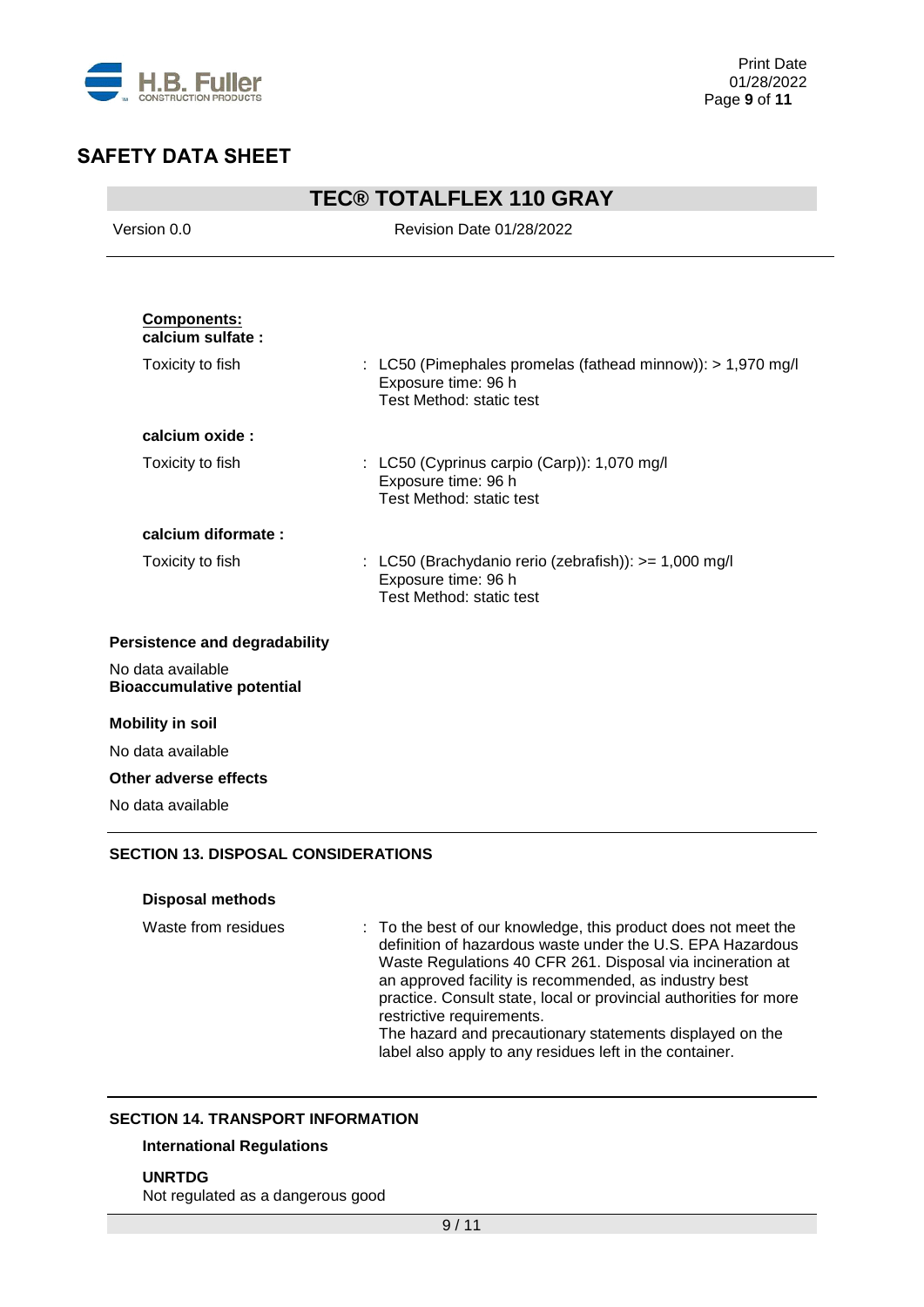

## **TEC® TOTALFLEX 110 GRAY**

Version 0.0 Revision Date 01/28/2022

### **IATA-DGR**

Not regulated as a dangerous good

## **IMDG-Code**

Not regulated as a dangerous good

### **Transport in bulk according to Annex II of MARPOL 73/78 and the IBC Code**

Not applicable for product as supplied.

### **Domestic regulation**

**49 CFR** Not regulated as a dangerous good

### **SECTION 15. REGULATORY INFORMATION**

| SARA 311/312 Hazards | : Respiratory or skin sensitization<br>Carcinogenicity<br>Skin corrosion or irritation<br>Serious eye damage or eye irritation<br>Specific target organ toxicity (single or repeated exposure) |  |
|----------------------|------------------------------------------------------------------------------------------------------------------------------------------------------------------------------------------------|--|
| <b>SARA 302</b>      | : This material does not contain any components with a section 302<br>EHS TPO.                                                                                                                 |  |
| <b>SARA 313</b>      | : This material does not contain any chemical components with known<br>CAS numbers that exceed the threshold (De Minimis) reporting levels<br>established by SARA Title III, Section 313.      |  |

### **Clean Air Act**

This product does not contain any hazardous air pollutants (HAP), as defined by the U.S. Clean Air Act Section 112 (40 CFR 61).

#### **US State Regulations**

**California Prop 65** Please contact Supplier for more information.

#### **The ingredients of this product are reported in the following inventories:<br>TSCA** All substances listed as active on the TS **TSCA** All substances listed as active on the TSCA inventory

**DSL DSL All components of this product are on the Canadian DSL Inventories Legend**TSCA (USA), DSL (Canada), REACH(Europe), AIIC (Australia), NZIoC (New Zealand), ENCS (Japan), KECI (Korea), PICCS (Philippines), IECSC (China), TWINV (Taiwan)